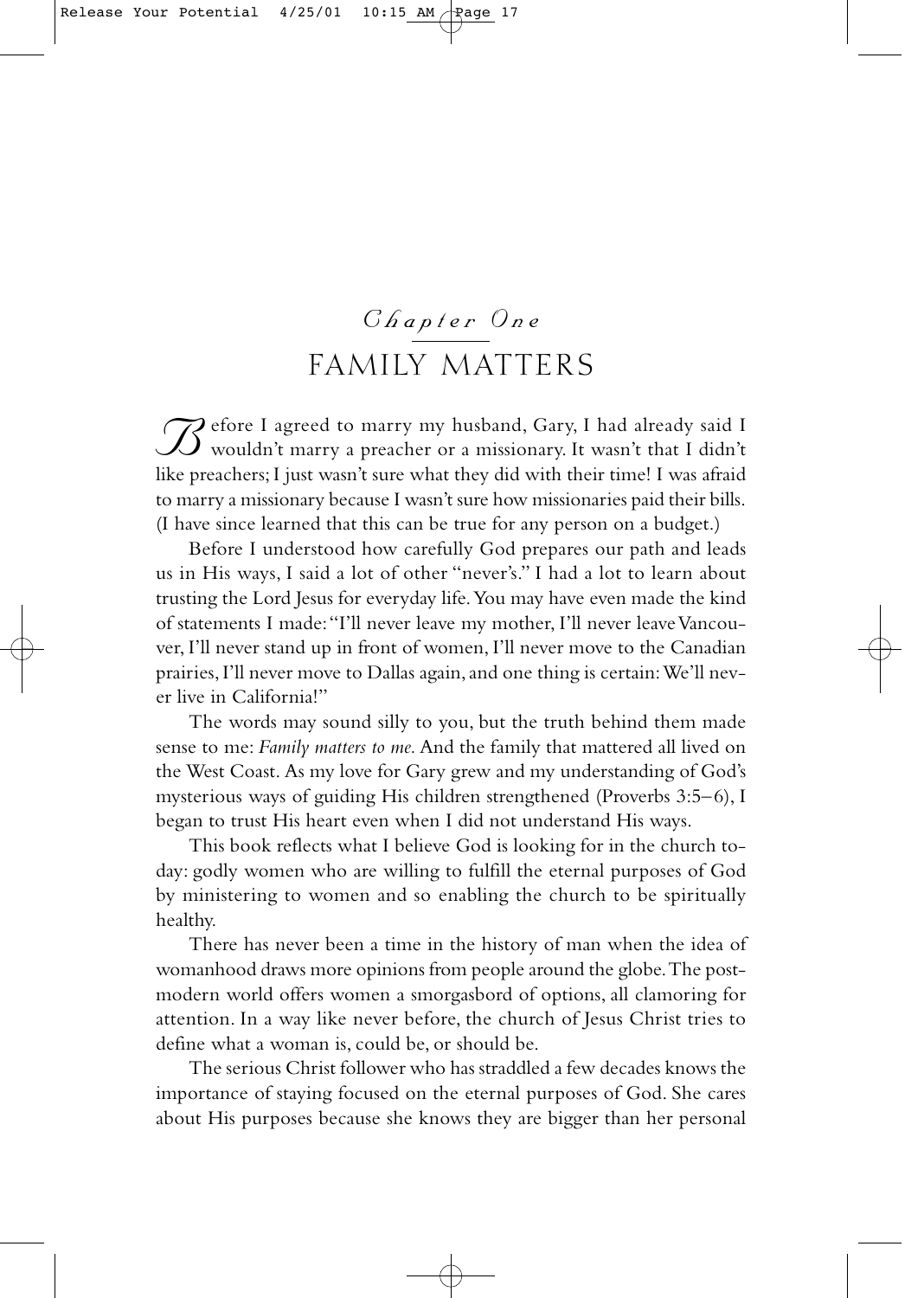plans. She recognizes that God's purposes are grander than any programs created by the human mind.She is convinced that God's purposes for Christian women make the arrogance of a rebellious culture fade into the dust. Whether the Old Testament:"In his heart a man plans his course, but the LORD determines his steps" (Proverbs 16:9) or the New:"And we know that in all things God works for the good of those who love him, who have been called according to his purpose" (Romans 8:28), you will find God carefully working out His purposes in the world. Nothing any one of us can dream up will change the Father's eternal purpose to call us to honor His Son:"Therefore God exalted him to the highest place and gave him the name that is above every name, that at the name of Jesus every knee should bow, in heaven and on earth and under the earth, and every tongue confess that Jesus Christ is Lord, to the glory of God the Father" (Philippians 2:9–11). Paul says God's primary tool through which He works today is His church family (Ephesians 3:10).

That was the part that was missing in my equation:The family that matters to women must include the local family of God.The God of the Bible looks at the concept of "family" with the panoramic lens of the camera. He was not bothered that I moved away from my family of human origin so much as He wanted me to open my heart to the church family. He had spiritual mothers and fathers, brothers and sisters I needed to meet so they would help me grow up as a Christian woman.I found myself repeating the words of the Lord Jesus Himself:"If anyone comes to me and does not hate his father and mother, his wife and children, his brothers and sisters yes, even his own life—he cannot be my disciple" (Luke 14:26).

As Christ followers, we must come to grips with discipleship.We cannot follow the Savior without giving up our lives. We cannot fulfill God's purposes without being intimately connected to His church, the local expression of His body. This means I am never apart from the family. When I married a preacher and moved away from my human family, I made that marvelous discovery.God's family shows up everywhere,in towns and cities around the world. They cluster together in groups and, regardless of their size, God's intention is that they reflect His eternal purposes. God's purposes for the church are similar to those of the human family: It's where people learn to grow up and show off the glory of God! For our purposes, it is where women can learn to become fully developed Christ followers.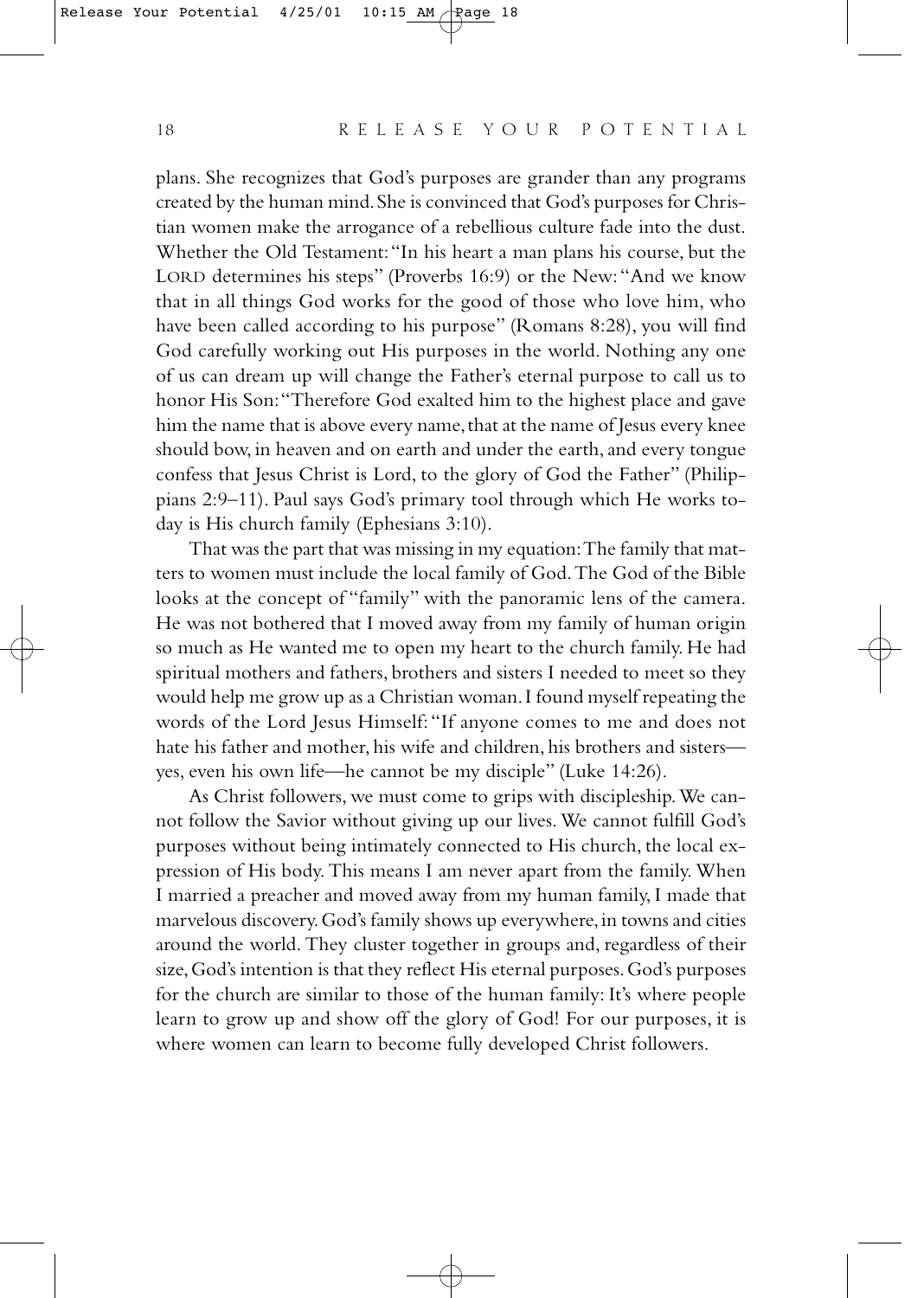#### Lessons from the Family

The purpose of this book is to convince you that as a woman, *you are essential to your local church's spiritual health.* Since the local church is the supernatural womb where baby Christ followers are nurtured, you are a spiritual mother. The local church is the nursery in which Christian toddlers are trained and the home where God's children of all ages are discipled to maturity. You need to be part of that process. Since at least half the members in any local church are women, as Christian women of this generation, it is essential for you to understand your part in God's purposes for His family. When women use their gifts to minister to women, the church grows in spiritual health; women achieve their God-given potential and His purposes.

# *What Women Value in God's Family*

When our children were young, our family traveled across the United States and Canada to family camps where my husband would speak and we would be together as a family. One of our favorite pastimes on the way was pulling out memories from the past. It was a way we could walk down memory lane, discussing names, events, treasures, favorite times, or teachers whose lives influenced us for good. We appreciated honoring people who helped us understand what it meant to be grown up.

Each woman I have ever met has stories, memories from the past of women whom God has used to influence her for good. As women tell me what these women have done to help them achieve their God-given potential, I encourage them to write a note of thanks for what the person means to them. If you were to write such a list, it might include a mother, an aunt, or a teacher. You may remember someone who was in your life for a single moment or has been with you for a lifetime.

In a thousand responses, some of the things women value about these influencers are interesting to me. Because *women want to be understood,* they said they valued those who listened to them. They said they valued those who *knew and used their name* as well as those who *missed them when they were gone* and kept in touch with them. But most of all, the kind of woman valued most was the one who *modeled an authentic relationship with God.*

The challenge of growing in Christ so we influence other women for good in the churches in which we meet is no less important now than it was when women first followed Jesus and served in the early church. The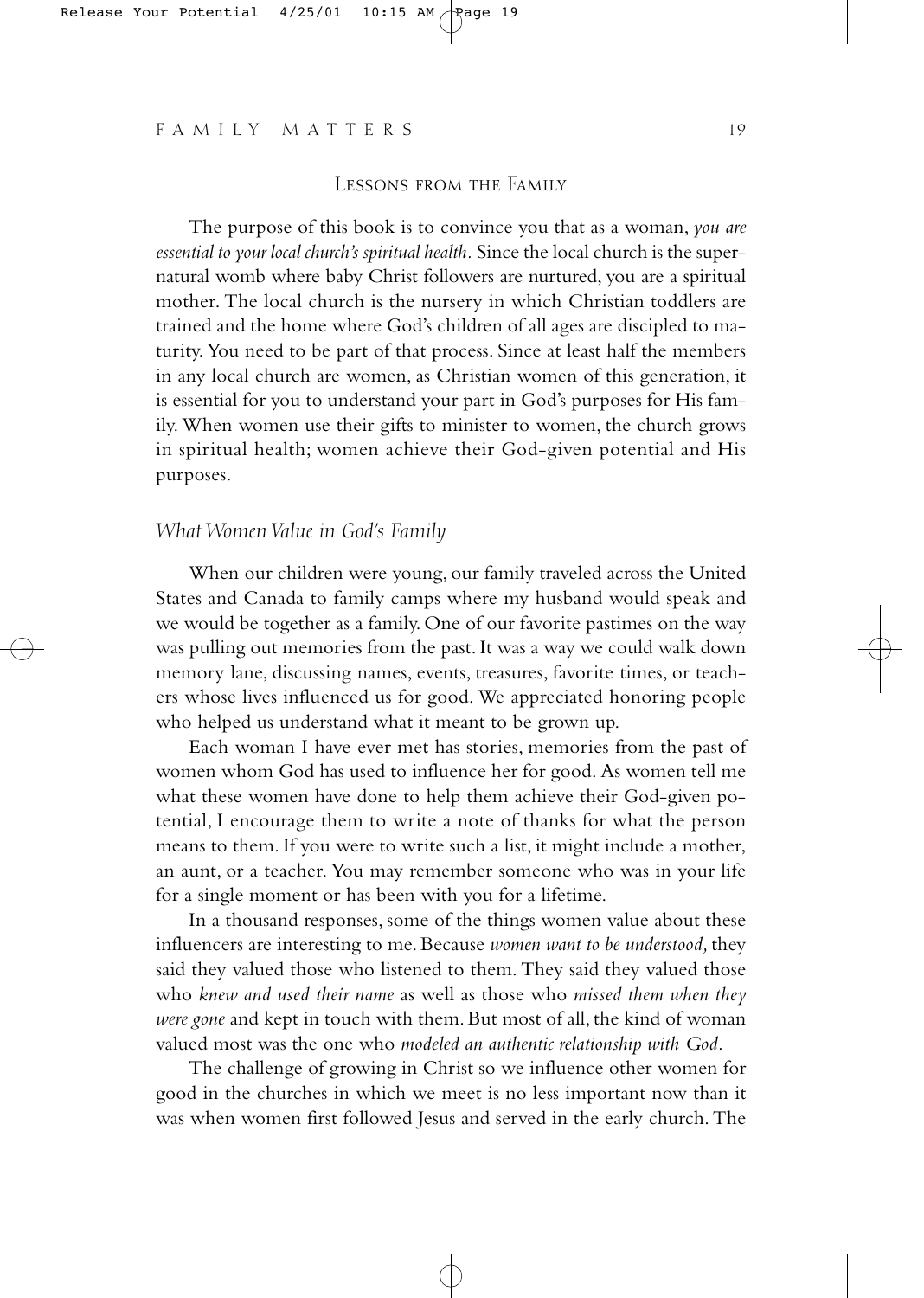questions still need to be asked: How can the church release the spiritual potential intrinsic in her women? What kind of woman is God looking for,and how can she influence others for good? What steps does the church take when it seeks to urge women to use their gifts for the good of the Christian family and the glory of God? What kind of woman does the church need in this generation? Why should women minister to women in the context of the local church?

Unless these questions are answered on the basis of the eternal written Word of God, the spiritual health of the local church is in jeopardy. The promise of a new generation of godly women is at stake.

#### *What God Values in His Church*

God values women who are committed to becoming fully developed Christ followers.To be devoted to Christ is the beginning.To become a fully developed Christ follower is to know what God values in His church, why He values it, and how He loves to see it portrayed before a watching world. We discover when we read His Word that He praises women like Mary, the young teen who submitted to His will without knowing everything there is to know. We see Him welcome a woman like the Samaritan, whom the disciples would have ignored had *they* wanted a drink.We see Him ministered to by wealthy women of Herod's court as they traverse Palestine with Him and His disciples. We hear His delight with women like Mary of Bethany, who sits quietly at His side listening to His heart and are so glad He protects her from the anger of Judas and the rest when, at the right time, she unselfishly pours out her treasure on Him. He values single women who are passionate for His glory. He respects married women who uphold the honor of marriage and mothering. And after His return to heaven, His apostles continued His high regard for women in the early church. We know He is pleased when women like John Mark's mother open their homes to the church family. We read of women using all kinds of gifts, whether a businesswoman like Lydia, a theological thinker like Priscilla, or a domestic woman like Phoebe.

Because women are behind the scenes at every turn in the growth of the New Testament church,we come to a single conclusion:What God values, we must value. We must not value one woman over another because she is our kind or fits in with a particular group the way we think important. We must value every woman who belongs to the Savior, recognizing that God is pleased when she fulfills His purpose in the church.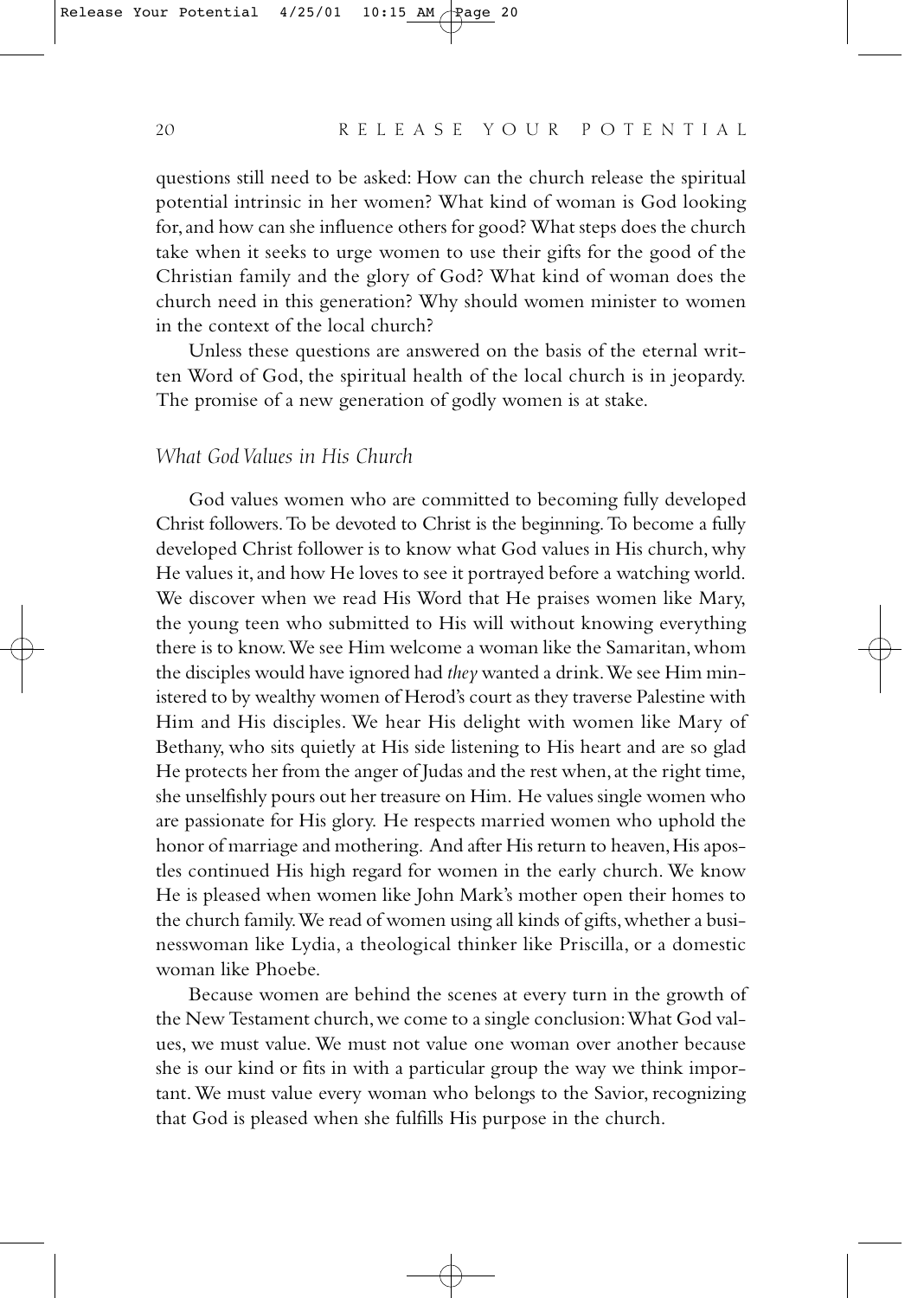#### EMBRACING THE PLAN

To ignore His plan for our lives is to refuse His blessing upon us. As we reexamine the Scriptures, we will discover that God is less concerned about tradition for its own sake than we are, unless the tradition constitutes a command. He is more concerned that women in God's family experience personal transformation. He is also not as impressed with the new programs or novel implementations as we are. He is more concerned that *we know Him through His Word so we may obey His will.* His words to Martha remain the same to us: Stop worrying about how many things you need to cook or serve. Mary is listening to Me, and she has chosen the better part (Luke 10:38–42).

## Determining Factors for Women's Ministries

Where you live, your age as a Christ follower, the stage of your life, the size of your church, or the nature of your spiritual gift is not the determining factor for the Christian life or women's ministries. The determining factor is this: the present health of your spiritual relationship with the Lord Jesus Christ. Are you more committed to doing what you have always done than you are to spiritually growing up? Are you more focused on doing Christian events than living a corporate or personal godly lifestyle? Are you living with joy in the local church family in which God has put you? How concerned are you about the spiritual health of your brothers and sisters in Christ who meet with you weekly in Christian community? If the spiritual health of the women in your church depended on your commitment, how healthy would your church be? These are the questions to ask if you would become a woman who ministers to the members of the body as God intends you to do: for the good of the whole family and the glory of God.

## STARTING OUT

Most of us do not know what we are doing when we begin to serve the Lord Jesus except that we are seeking to obey Him. We may have had a friend or family member teach us some basic life principles, but very few of us ever start with everything in place. We know we love Him. We know we want to be known as His disciples. But for the most part, just as in our human childhood, we learn as we go.We learn by doing, by serving,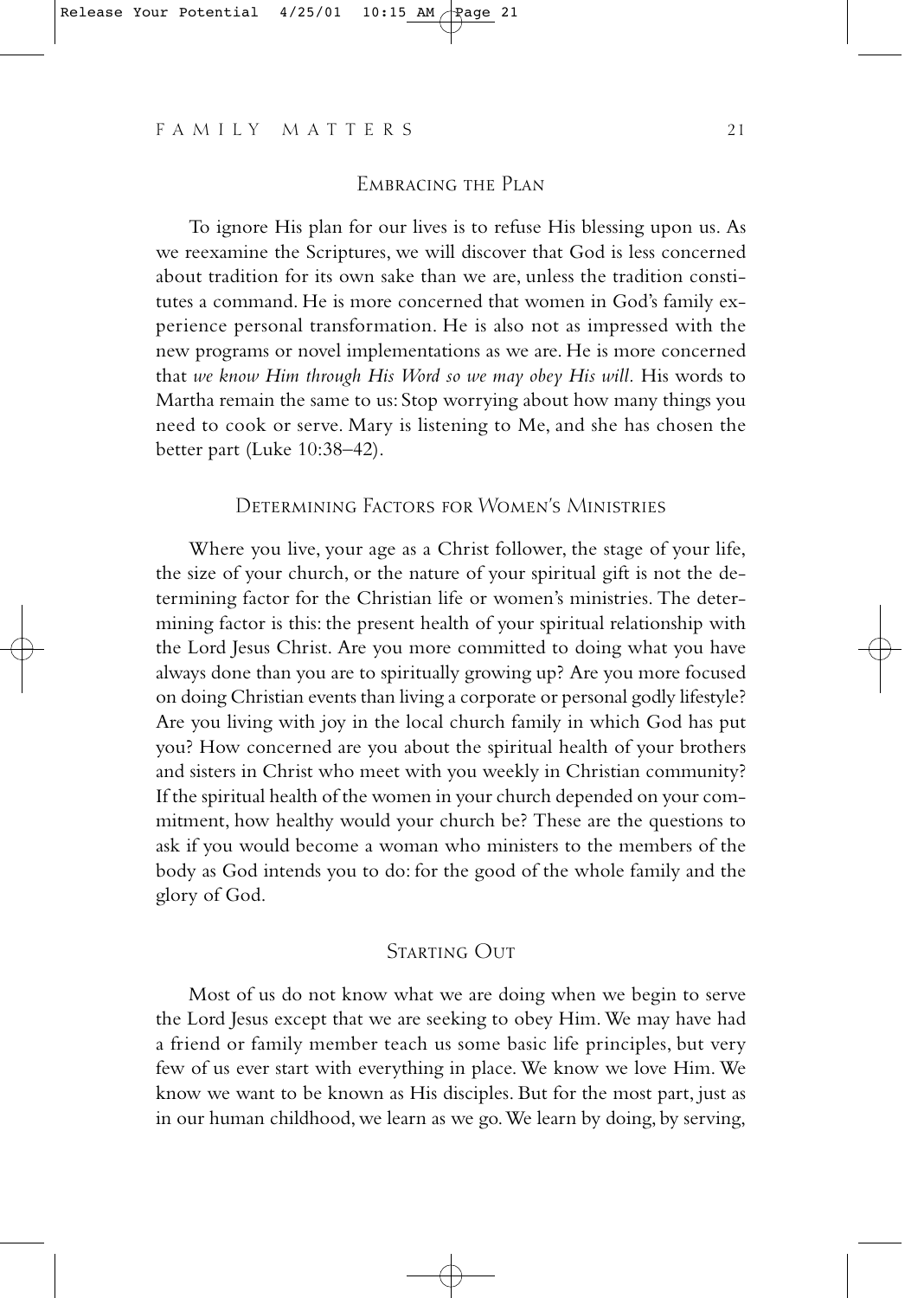by following. So it is only right to ask the questions: When and where do we begin in order to see a ministry to women thrive and grow? At the outset of this book, let me suggest some things I have had to learn as a reluctant servant.

#### *Begin Where You Are*

You have been placed in your family and a specific local church by the providential working of God. Whether you are part of an organized women's ministry in your local church or are simply committed to ministering to women in your church, you are called to be a spiritual leader. A leader is simply someone who influences another person for good. With leadership or influence comes the ability to effect change in others. Influencing others for their spiritual good may include the ability to cast a vision for what women can do. Influence is able to convince others of the value of the vision. It is the ability to motivate a team to achieve the purpose of the vision so they finally embrace the vision themselves. It is doing what Moses did when God called him. Though he was reluctant, God taught him to begin where he was. He had to take him from the desert to Egypt, but when Moses got there and God convinced him He would go with him, he was all there. Oh, there was a fairly heated discussion about who would be the leader, but once Moses realized *who* had called him, he stopped his arguing and won this epitaph from the writer to the Hebrews: "Moses was faithful as a servant in all God's house" (Hebrews 3:5).

#### *Go with the Goers and Pray-ers*

Do not wait for the big plan. Do not strategize or scheme for something you can't possibly do. Begin where you are with the women God has placed in your life. Begin by praying with another one or two women who really believe God answers prayer and blesses obedience. As you read God's Word, pray together for Him to lead you.

Many years ago, I learned this firsthand in Calgary when the churches in our city hosted a Billy Graham crusade. Our third child had just begun kindergarten. I found I had a few hours of discretionary time besides the time given to my Bible study group. So I became the prayer chairman for the crusade. I planned a prayer rally. Hundreds of women came to the rally. I announced at the rally our plans for prayer groups around the city, and many women were motivated to pray. One hundred invitations went out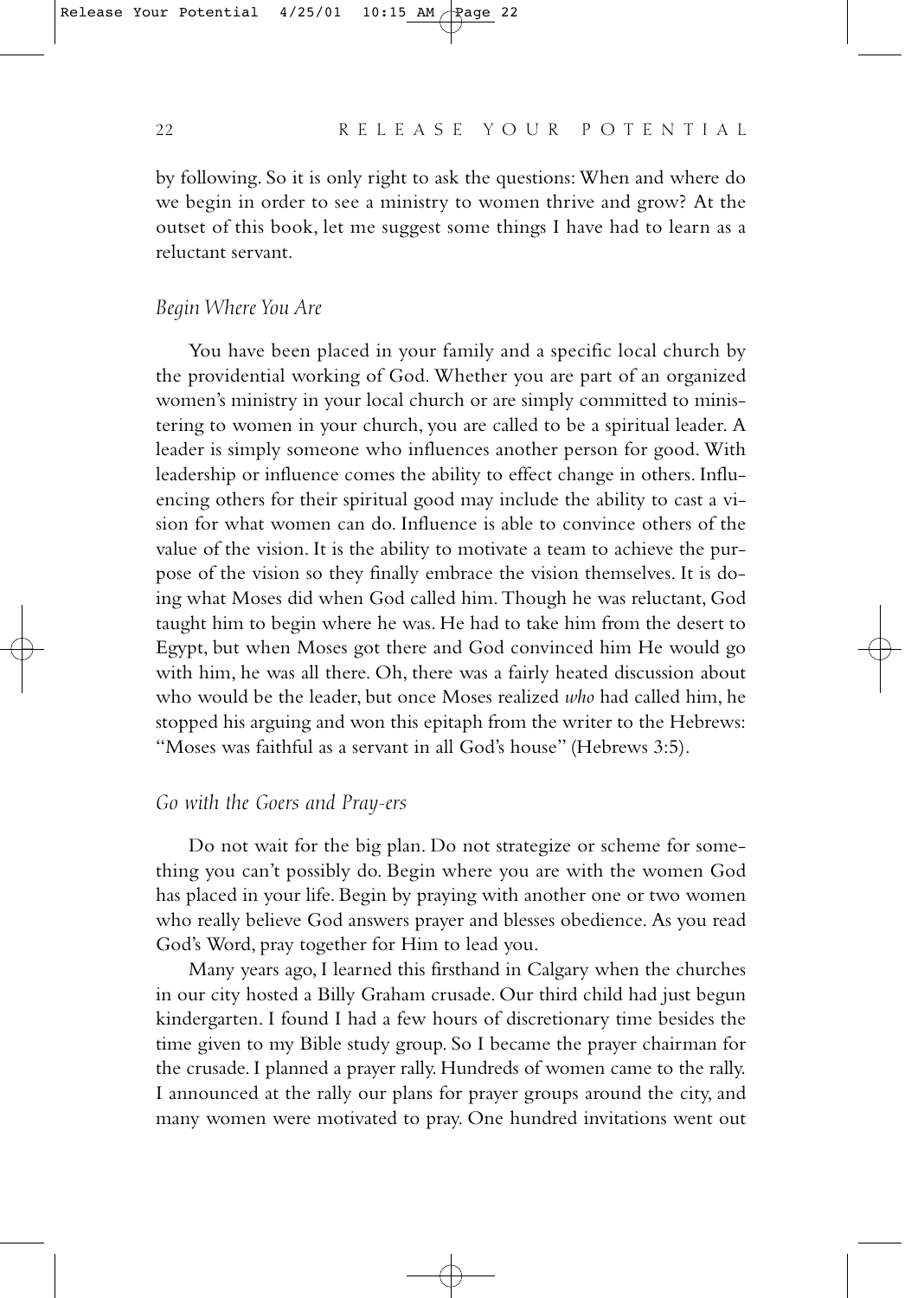asking women to join me at my home for prayer.I was a little nervous wondering what would happen were everyone to come to our home.

I didn't need to worry! When the day came for the prayer time, three ladies came to my house. I was annoyed."If I can't get women to pray for Billy Graham, who in the world would they pray for?"

I carried my irritation with me to the meeting Charlie Riggs led for the follow-up volunteers at the Graham crusades. I will never forget his challenging words after I whined about my disappointment. He told me, "Elizabeth,go with the goers."He defined the goers."The women who got in the car and came to your house to pray are the goers!" Then he quoted James 5:16b, "The prayer of a righteous man is powerful and effective." We prayed for many weeks together and saw God answer our prayers.

Similar scenes have been true for me over the years in women's ministries. A few show up to study God's Word or pray or serve. They are the "goers." They are those who count on God's faithfulness. They will be among those who are faithful to God in small things when no one but God is looking. Those who are faithful in the small things can be trusted with greater things. Always go with the goers, the pray-ers.

#### *Begin with a Plan*

Repeatedly throughout Scripture, God is said to work according to eternal purposes (Ephesians 3:10-11). He does not act without a plan. Nor should we! The Lord Jesus did His earthly work based on a team of followers, sometimes three, other times twelve, sometimes as many as seventytwo. For a thriving women's ministry to work, plans need to be made on two levels: the personal level and the partnership level.

As a woman of influence—and every woman who calls herself a Christ follower influences someone—you will never get beyond the need to have a personal plan for godliness. You will need to do the following well.

- Take care of your own soul first. (Psalm 1:1–3; Proverbs 4:23; 1 Timothy 6:20)
- Think biblically about influence and leadership: It is a call to servanthood.The Lord's approval is the primary goal.(2 Timothy 4:6–7)
- Know why you are doing what you are doing. Purposes are bigger than plans, and God's purposes are the grandest of all! (Proverbs 16:3–4; Romans 12:1–2)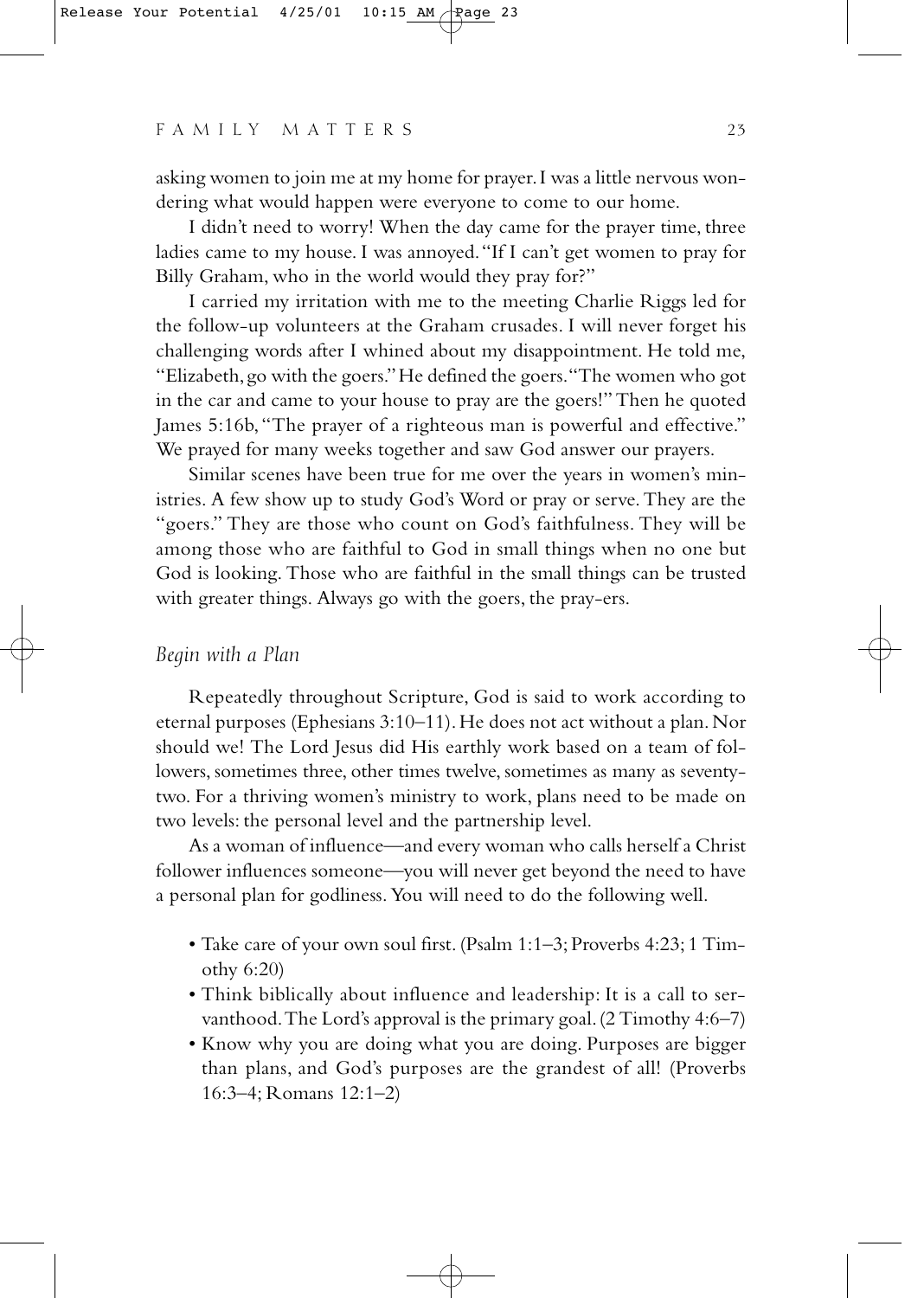- Resolve to be congruent where your inside thoughts and attitudes match your behaviors and choices. (1 Thessalonians 2:5–12)
- Choose to be proactive rather than reactive, knowing that at the end of the day you will give an account not to your mother, your father, your husband, or a good friend.You will give an account to the Lord for the resources He has put in your hand. (1 Thessalonians 2:4; 1 Corinthians 3:10–15)

#### *Partner with Others*

When you partner with others to grow a thriving women's ministry, there may be a tendency to think that if positions get filled, then the job will get done. A careful look at leadership or influence confirms that thriving women's ministries require a team of women who commit to develop people over positions, who share a partnership rather than programs, and who view women's ministry as a lifestyle rather than an event. They apply principles from God's Word to present needs. They value the process of coming alongside one another as a team, working from the roots up instead of the top down. Regardless of the size of your church or the stage of your women's ministries, you will need to partner with others in a plan.

The first step is always to seek the Lord together. Look for women whose heart He has prepared and begin to pray—together. Pray the prayers of Scripture, pray without ceasing, pray at all times, pray on your own, and set time aside to pray together. It is in the context of prayer and the Word that we come to know God's heart and understand His ways. He wants to be involved in your planning.

People are the essential asset in building a team. Get to know the women in your local church who possess personal godly character and are already involved in other women's lives in a godly manner.You are not looking for warm bodies to fill a space. You are seeking others who share your love for God, His will, and His ways and who care for women. Pray with these people asking God to lead you where He is already working.

The key to being a team player requires the ability to work with women different from yourself.To build a team you will need three kinds of people:

A visionary—a woman who *sees where you need to go* A shepherd—a woman who *takes care of you as you go* An administrator—a woman who *gets you where you need to go*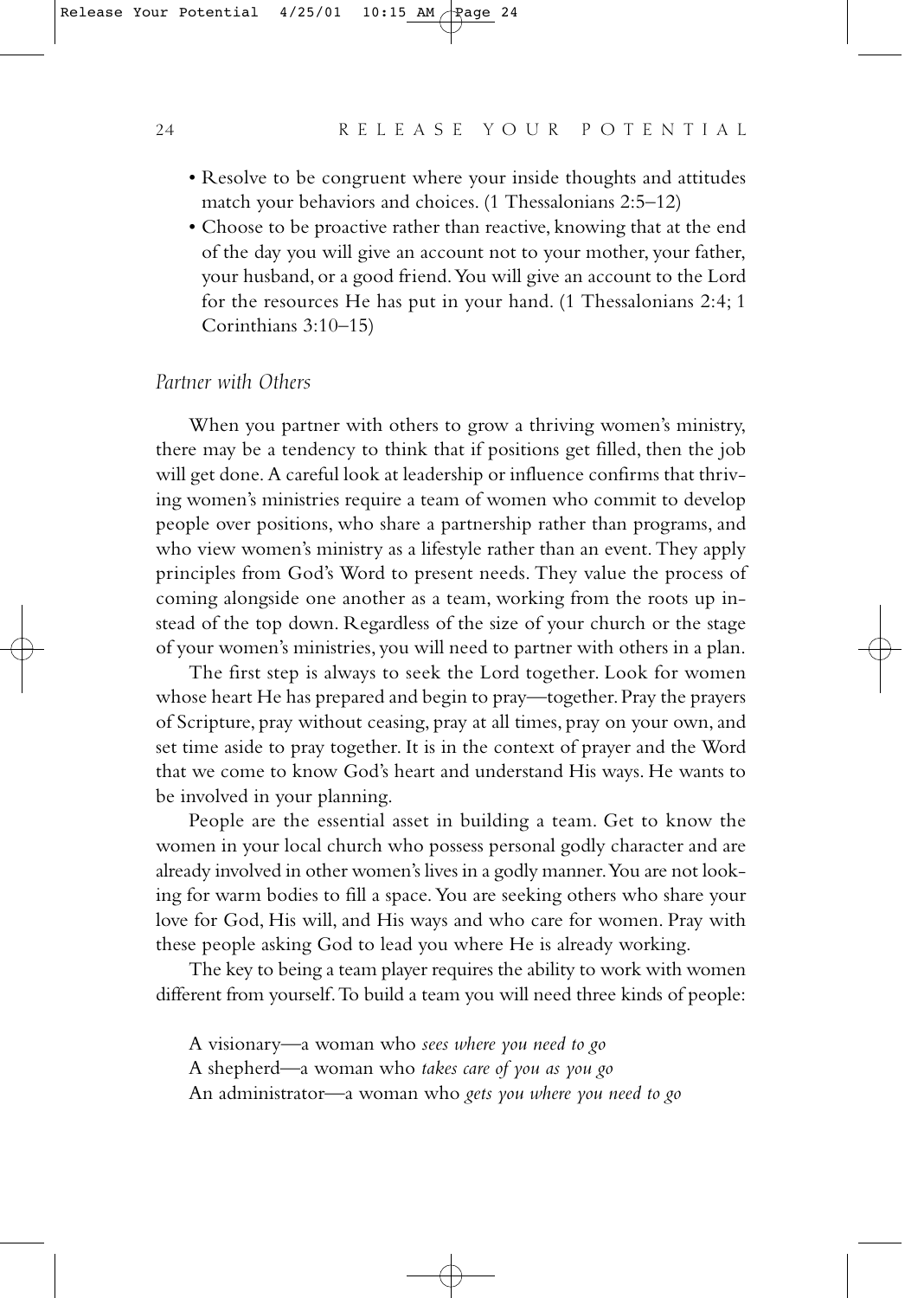### *Expect Prepared People*

Willing people are not enough. Look for those whom God has prepared in different ways through previous life experiences. Look for those who model faithful service in the church. The wise woman finds others prepared by God who can do things she could never do so she can do what God wants her to do.Influencers are good leaders whom God has prepared because they have first been good followers.

Because you have prayed for God to lead you to prepared individuals, you will be amazed how God goes ahead in so many ways. When you ask women to join in serving who are prepared by God, they do not give you the answer,"Let me pray about it for a month!" That is too long to wait if God has already been working in a person's heart.Sometimes a person might say,"Let me pray about it" when she really means,"I don't want to." Press for the reason she can't give you an answer today, and set a date by which you will get an answer from her. For extra study in two kinds of responses to God's call, check out the story of Moses (see Exodus 3 and 4:13–17) and the story of Mary (Luke 1:26–38).

God's Word is clear about His solution to anxiety and worry.It is prayer. The result of Spirit-directed prayer is peace. Any prayerful strategy that God blesses comes with a sense of peace as the Lord assures you that the decisions and directions are from Him. The promise that the Holy Spirit intercedes even when we don't know what to say should give us the quiet assurance of divine peace.

# Women Who Wear the Fragrance of Christ

One of the influencers in my life is a New Zealander named J. Oswald Sanders. I have listened to Mr. Sanders by tape on the topic of discipleship hundreds of times. His books on leadership and discipleship are among the best I have read. A favorite story of mine that Sanders tells is about an experiment he did for a Bible college class in Auckland. To teach them the importance of Christian influence on other people's lives, he asked a young woman from another class to come and walk through the class saying nothing. After she had gone, Sanders asked his class if they had noticed anything.

"Anything at all?"

A few said they noticed a woman had walked through the room.Some commented on the length of her hair, the color of her dress. Another noted she had said nothing; she just came and then she was gone.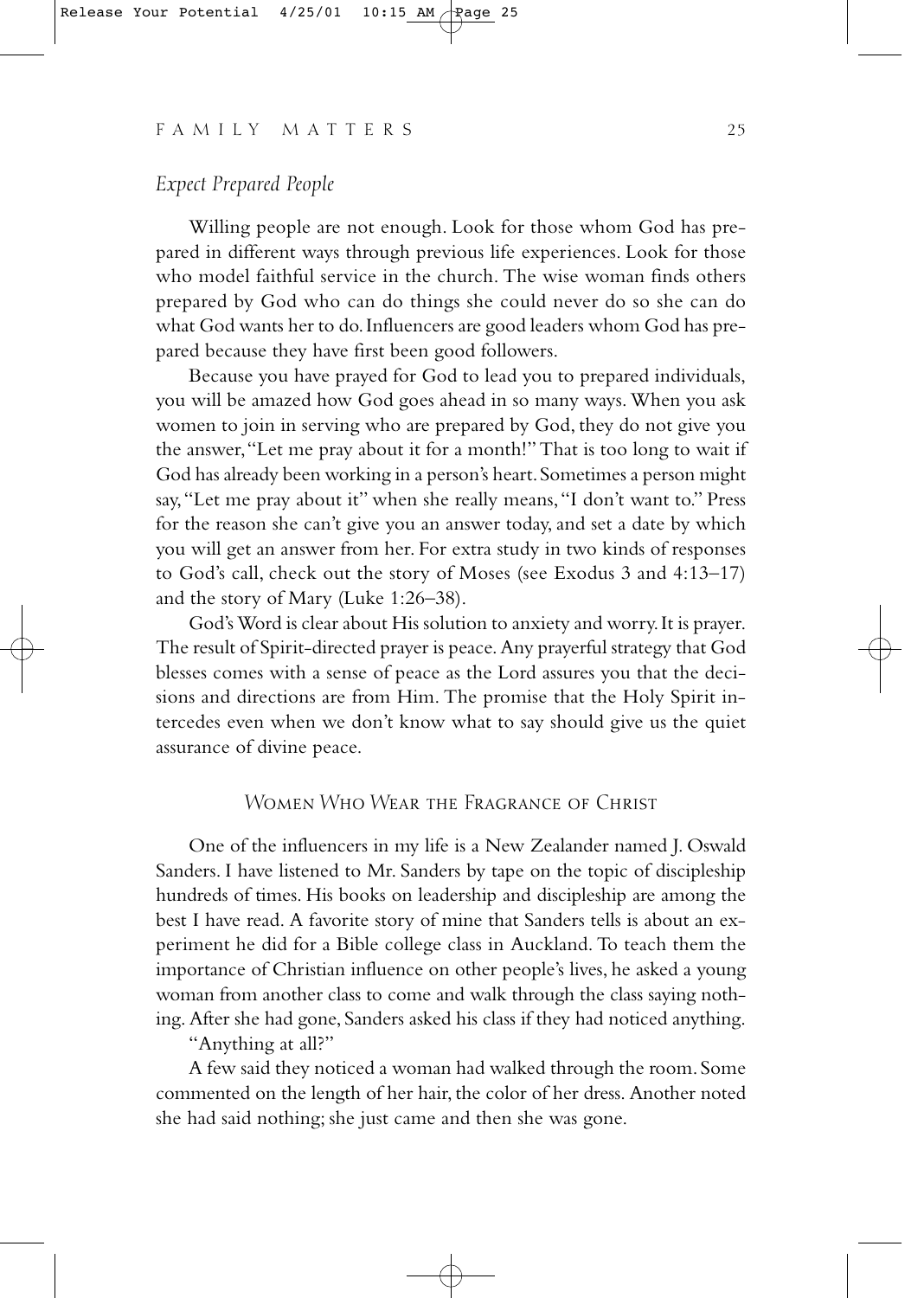"Anything else?" Sanders pressed the class for another answer.

They could not think of anything unusual until finally one of the young students said,"Her fragrance. Yes, I noticed she was wearing a beautiful fragrance, a lovely perfume."

"That's it! That's influence.The fragrance of your life speaks even when you say nothing."

Mr. Sanders turned the class to Paul's discussion of the new covenant where he says,"Thanks be to God, who always leads us in triumphal procession in Christ and through us spreads everywhere the fragrance of the knowledge of him. For we are to God the aroma of Christ among those who are being saved" (2 Corinthians 2:14–15).

The secret to releasing your potential in the local church begins with you. The way to grow a thriving women's ministry has everything to do with the fragrance you choose to wear. Every woman who becomes a godly influencer among women wears the fragrance of Christ. It comes as a result of spending time with Him.Like Mary of Bethany after she poured out her treasured nard on the Savior (John 12:1–8), the fragrance of His character is all over us and evident to those we meet.

Great abilities do not make you useful to God. Nor do programs you arrange or performances you give because of your gifts. The ministry to women that God blesses depends on women who resolve to bear great likeness to the Savior. Does your church wish to release the spiritual potential among women? Count on God to do for you what you can never do for yourself. Do you want to invest for eternity? See your ministry women as an entrustment from Him, not an intrusion. Do you want a thriving ministry in your local church among women? Make your walk with God the priority relationship in your life, and God, whose eyes range throughout the earth, will strengthen your heart as it is fully committed to Him (2 Chronicles 16:9a). Count on Him for today, and He will establish your tomorrows.